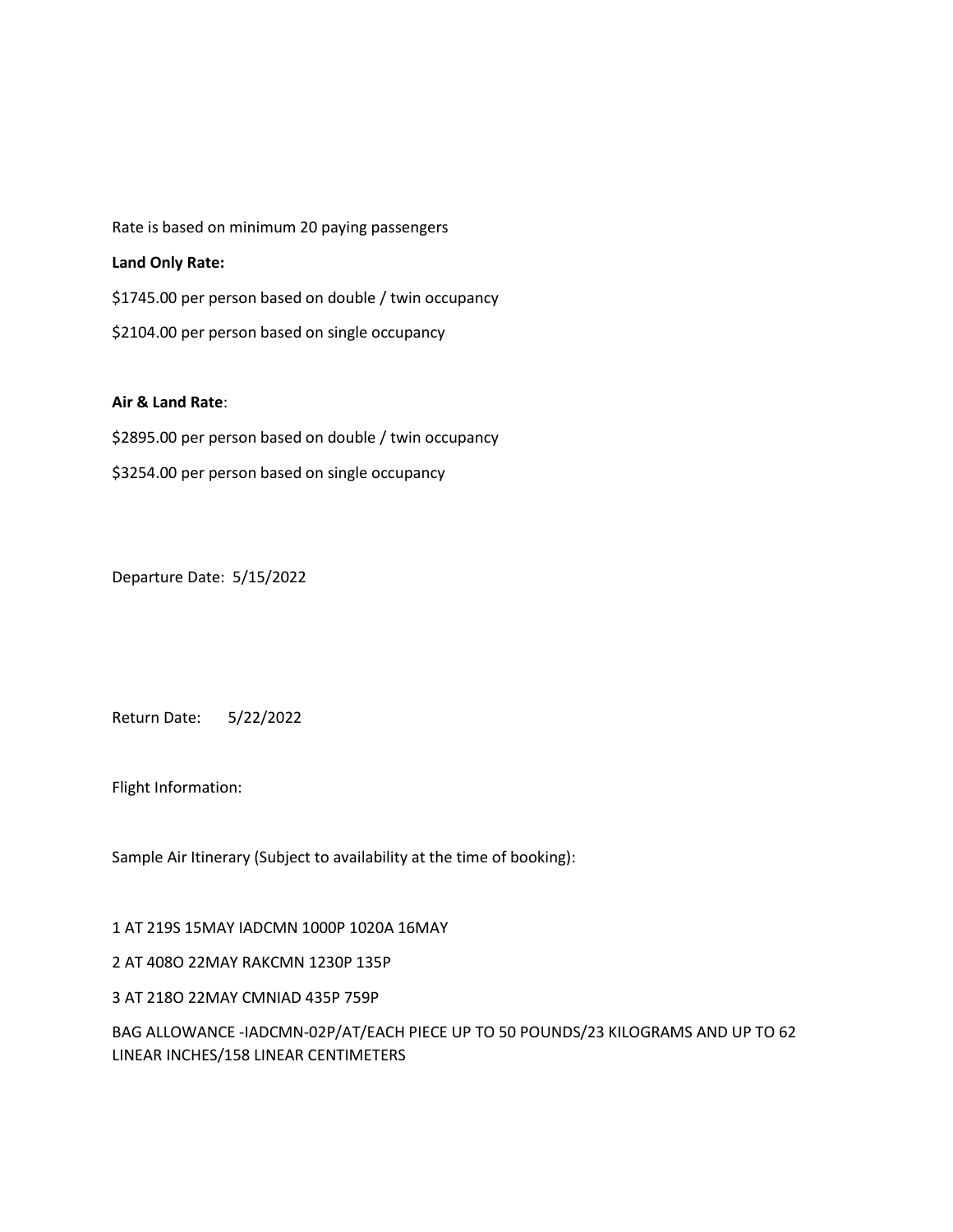## BAG ALLOWANCE -RAKIAD-02P/AT/EACH PIECE UP TO 50 POUNDS/23 KILOGRAMS AND UP TO 62 LINEAR INCHES/158 LINEAR CENTIMETERS

Tour Inclusions:

Accommodation (12 Rooms):

5 Stars Hotels:

May 16-17 at the Le Palace d`Anfa Hotel, Casablanca, Standard Room with Breakfast & Dinner May 17-19 at the Les Merinides Hotel, Fes, Standard Room with Breakfast & Dinner May 19-22 at the Meridien NFis Hotel, Marrakech, Standard Room with Breakfast & Dinner Transfers & Services:

Round trip airport transfers

6 nights at hotels as per below Half board as per the program. Welcome dinner at Rick`s Café Tasting trail in Fes Dinner with Andalous Music at Ksar Noujoum Fes Camel ride at Marrakech Palm Grove Farwell dinner at a local restaurant in Marrakech Belly dancing in Marrakech Cooking class In Marrakech Hammam & Massage at a traditional Hammam Modern conditioned transportation through the tour English Speaking National guide during the tour Local guide for 21 pax or more (Mandatory) Guided city tours as per the program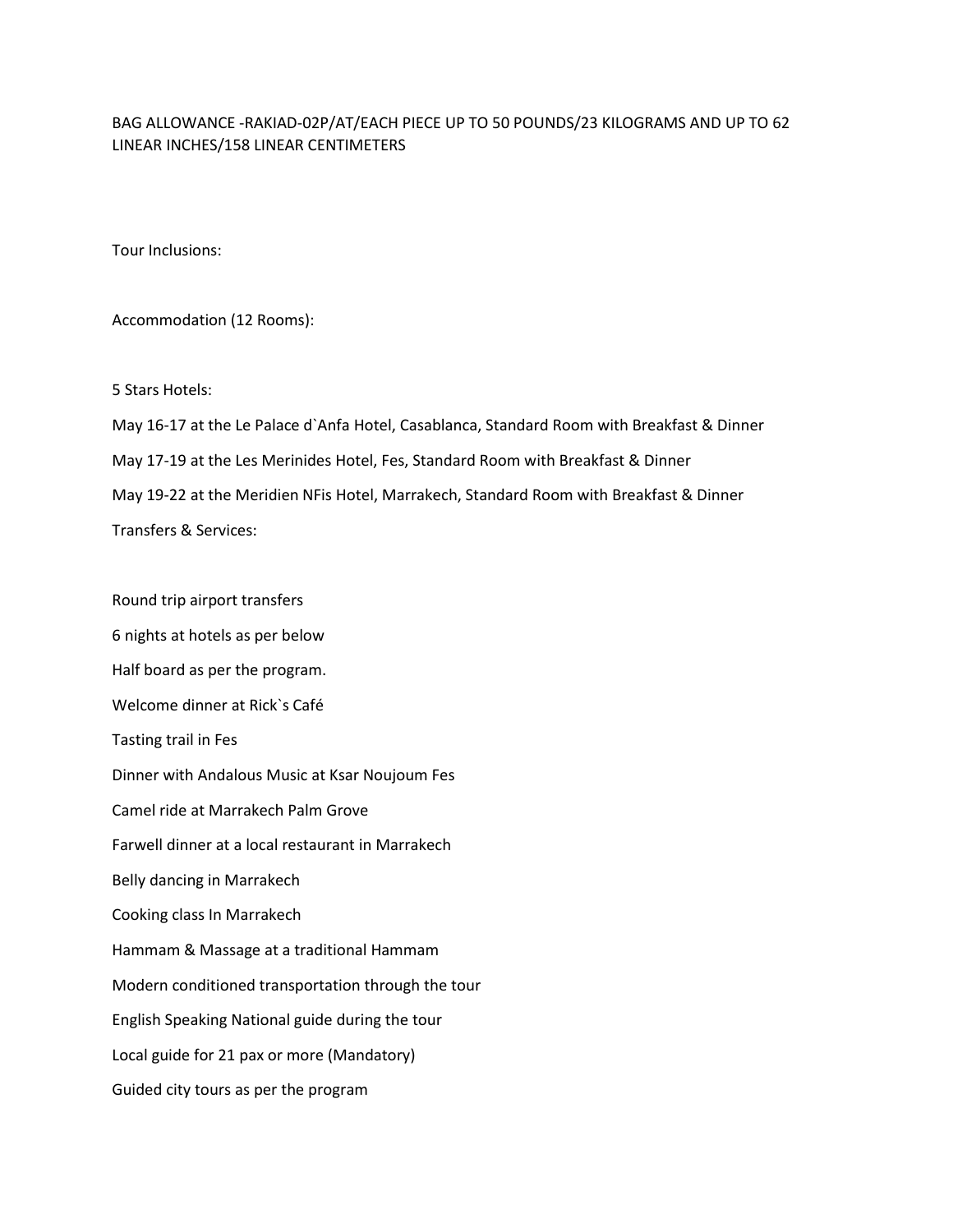Monuments and historical sites entrance fees as mentioned on the itinerary Bottled water during the drive Luggage handling at the hotels All taxes

Service exclude:

Gratuities for meals when on your own, tour guide, staff and driver Spa treatments or Spa packages not listed Any activities you choose to take on your own on your free time Personal expenses. Beverage during meals. Tips to drivers, porters, and guides. Travel Insurance is highly recommended. Suggested Tipping:

Local guide: \$30-\$50/per group/day Driver: \$25-\$40/per group/day National guide: \$75/per group/day Waiters/waitress: \$2 per person To Book This Tour:

To pay your deposit online, please go to https://www.righttravel.info/client\_sign\_in.php

Sign inn, click on your quote ID, review the invoice, and click on payment tab on top left corner of your invoice to make the required deposit.

Full payment for the land package will be due 60 days prior to departure.

All services are subject to availability at the time of booking and will be confirmed within 2-3 business day after receiving your payment.

For any question or required modification before booking, please call our USA office at +1 (973) 636- 6660 with your quote ID number or email us at Res2@right-travel.com.

DAY BY DAY ITINERARY: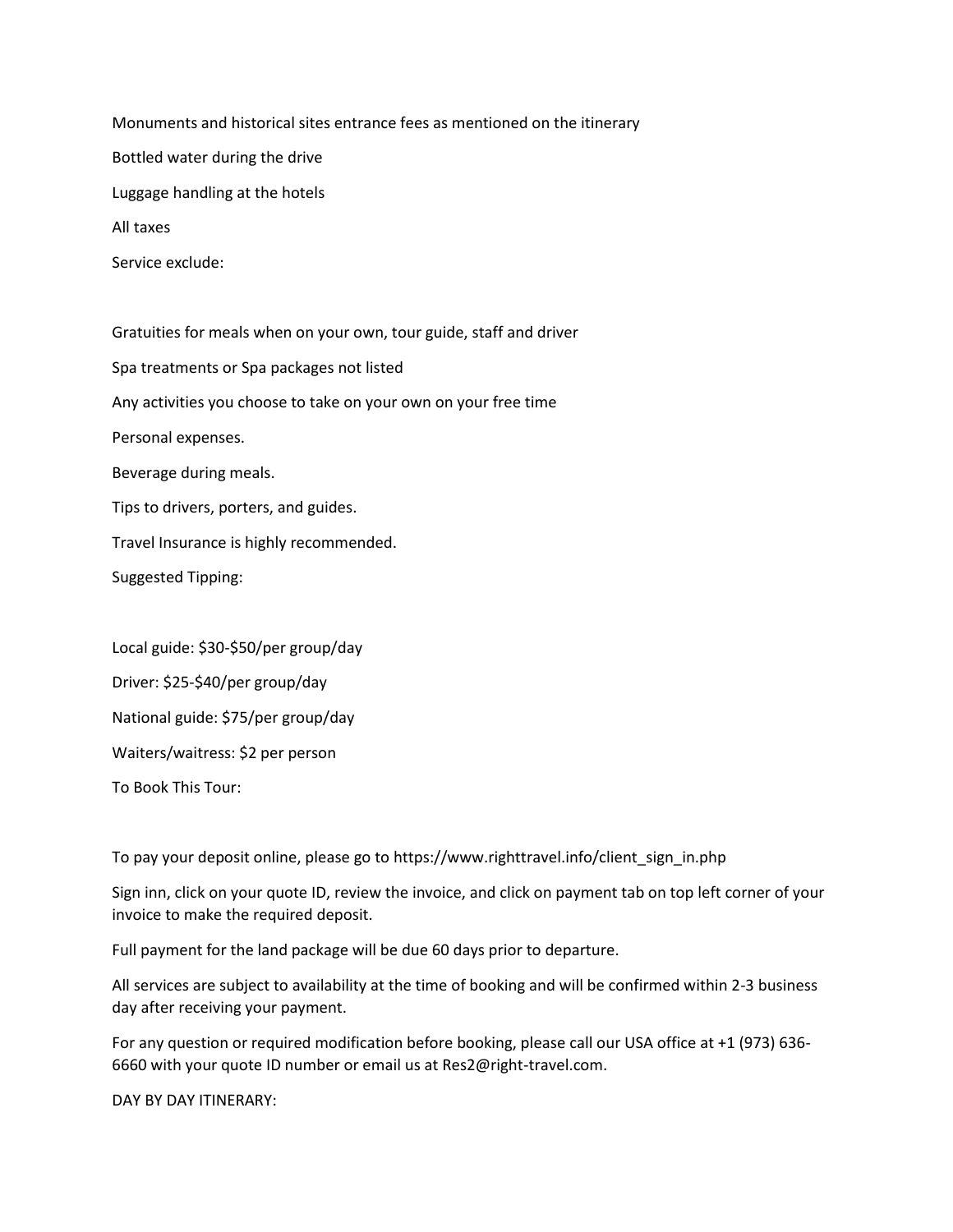DAY 1: Sun - May 15, 2022 - Depart from USA

Board your international flight from the USA to reach Morocco in the next day. 2 Meals will be served on board of the flight.

Keep in mind there are non-stop direct flight from JFK

DAY 2: Mon - May 16, 2022 - Arrival to Casablanca (00h45min)

Our representative will be awaiting your arrival at Casablanca International Airport. Please look for him in the arrivals hall. He will be holding a sign with your agency name on it. He will escort you to your private vehicle. Then start discovering Morocco`s largest city and economic capital, Casablanca is the best representation of the modern nation. A brief highlight tour will cover, Place Mohammed V, and new public buildings include the Grand Théâtre de Casablanca. The city`s handsome Moresque buildings, which meld French-colonial design and traditional Moroccan style, seen best downtown area, the Quartier Habous and in the beachside suburb of Ain Diab, and the flamboyant building of Hassan II Mosque (exterior). Continue to your hotel to freshen up. The remainder of the day is at leisure to relax. Late in the evening, enjoy your dinner at the hotel then overnight.

Meal: Dinner

DAY 3: Tue - May 17, 2022 - Casablanca, Rabat, Fes (03h35min)

After breakfast, you will be met at your hotel then you will leave Casablanca along the coastline to Rabat. Upon arrival, enjoy a short tour of the capital of Morocco, Rabat. You will enjoy a short walk of the Mohammed V Mausoleum. Mosaics rise from the marble floor to a ceiling of gold leaf and handcarved cedar wood, while the three ground-floor tombs are carved from white onyx. Next to the Mausoleum is Le Tour Hassan (the Hassan Tower), which is the towering minaret of the Hassan Mosque, which began construction in 1195. The morning ends with a visit to the Kasbah of the Udayas, Rabat's medina. This is the fortification constructed on a mountain, overlooking the ocean. The Kasbah was constructed during the realm of the Almohads. Inside the Kasbah one can come across Andalusian gardens full of orange trees, flowers and palms. Drive to Fes and check in to the hotel and relax. Dinner and overnight at the hotel.

Meals: Breakfast, Dinner

DAY 4: Wed - May 18, 2022 - Fes, City Tour

Welcome to Fes, the most monumental of the Imperial Cities. The tour will include Bab Boujloud, Mellah, Jamaa Al-Karaouine the world`s first established university, and One of Africa`s largest mosques and possibly the oldest university in the world, this complex is the spiritual heart of Fez and Morocco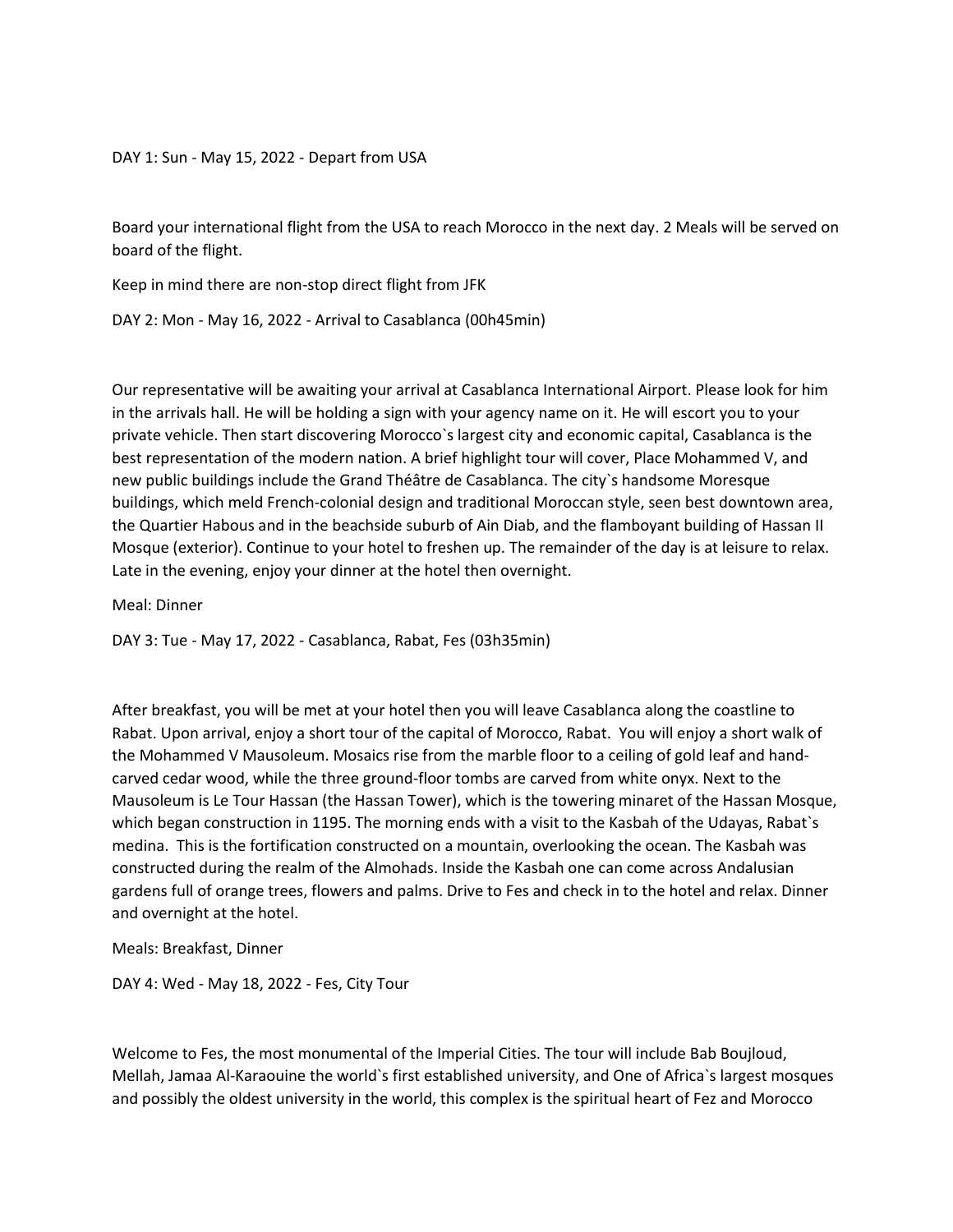itself, the Medersa Bouanania, the Chaouwara tanneries One of the city`s most iconic sights (and smells), offering a unique window into the pungent, natural process of producing world- class leather using methods that have changed little since medieval times, clay workshops, artisan quarters, the souks of largest and oldest medina in Morocco and Batha Museum.

This Afternoon, head into the souks for a culinary tour. You will visit three different food souks allowing the chance to try traditional Moroccan street food including dried meats, milawi, harsha, briwats, soups, olives and more. At the honey souk, you`ll be able to taste an array of delicious wild honeys, discuss their flavors and health-giving properties and find out why honey is so important in Moroccan cooking culture. You will visit a furnatchi where the water for the communal bathhouse hammam is also heated, and a 400 year old furan or communal oven and bakery.

Late in the evening, you will head to a special place (International center for intercultural dialogue) where you will enjoy your dinner under the melodies of Andalous music. Back to the hotel and overnight.

Meals: Breakfast, Dinner

DAY 5: Thu - May 19, 2022 - Fes, Ifrane, Benni Mellal, Marrakech (08h10min)

Departure to Marrakesh passing by the Berber village of Immouzer du Kandar and Ifrane (In case of bad wheather in winter time, itinerary can be modified via Meknes, Adaroch passing by farms and of husbandry cows, Mrirert, Khenifra).

Optional Lunch will be served at a local restaurant in Beni Mellal, one of the agricultural centers of Morocco.

Dinner and overnight at your hotel.

Meals: Breakfast, Dinner

DAY 6: Fri - May 20, 2022 - Marrakech, City Tour

Unearth the secrets of Marrakech, beginning in the medina, the old walled section of town and a UNESCO World Heritage Site. This thousand-year-old city was long a political, economic and cultural center. Marvel at its architectural jewels, including the soaring Koutoubia minaret. Continue to the Bahia Palace, an exemplary specimen of privileged life in the 19th century. Your next stop is at the Tiskiwin Museum (Maison Tiskiwin), which houses an impressive collection of North African arts and crafts. The museum, which was founded by a Dutch anthropologist, is organized into geographically themed exhibits, with each room focusing on artifacts from different towns and regions along the ancient trade route from Marrakech to Timbuktu. The works on display include exquisite hand-woven carpets and textiles, traditional Berber clothing and jewelry, intricate basketwork and tribal handicrafts.

Later you visit Djemaa el-Fna, Marrakech`s main square, which is filled with orange juice stalls and vendors, along with fire-eaters, mime artists, snake-charmers and street musicians performing at every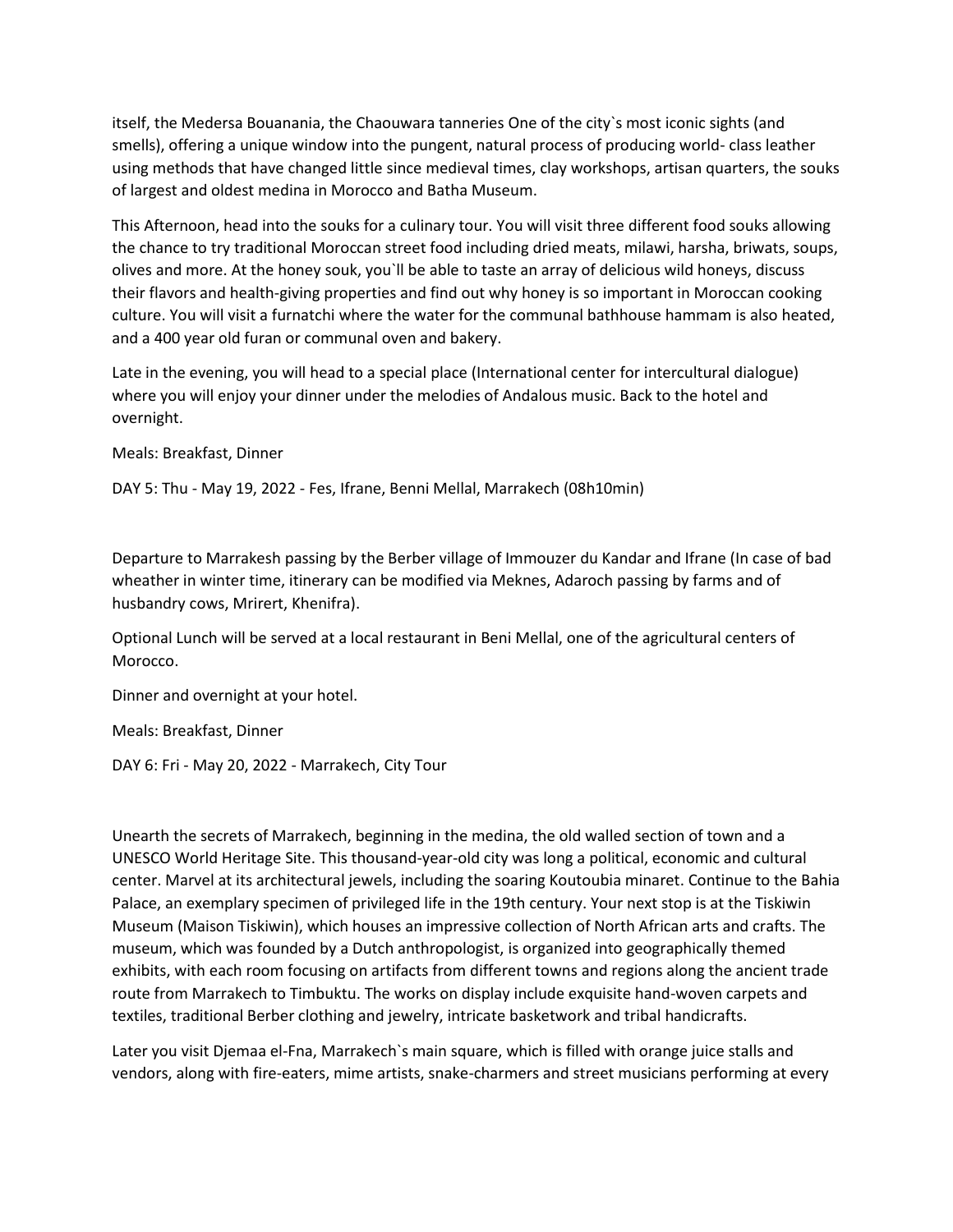turn. You may also take the opportunity to explore the city`s fabled, labyrinthine souks, their bustling alleyways brimming with all manner of wares.

At 4PM, departure to discover Marrakech`s green oasis from the top of a camel through the Palm grove. After a safety briefing, wear your Nomad dress with the Shesh (turban) and climb into the saddle on the back of a camel and relax as you enjoy a ride through the verdant palms, after 30 min ride you will stop for a break in a Berber tent to enjoy snack and mint tea in the open air, after that you will take your camel again to continue the ride, take your camera out to snap some photos of the beautiful sunset as the sky changes colors through the trees.

Following camel ride, return to your hotel, a perfect opportunity to freshen up and get ready for a farewell dinner at a local restaurant then overnight at the hotel

Meals: Breakfast, Dinner

DAY 7: Sat - May 21, 2022 - Marrakech

Breakfast at the hotel. After, head directly to the last class of today. An amazing class of belly dancing with a professional master. In this class you will learn the basic movements of belly dancing. This includes isolations, undulations, basic steps, shimmies, and the classic moves such as the hips, circles, shoulders and arms. This course suits perfectly for a bachelor party. You will also get used to Middle Eastern rhythms and drum solo combinations The class starts with warm-ups, then basic technique and simple and progressive combinations will follow as mentioned. Of the results will not show up after only one lesson, but this is a demonstration to let you know how a dancers start learning.

Afternoon, at 3:30 PM, we will have an exceptional gastronomic experience with an award-winning Executive Chef awaits you. Drawing from his extensive knowledge of North Africa`s rich food culture, the chef has curetted a custom tour of his culinary world. Join him as he walks you through the mind of a Moroccan chef. From picking out fresh produce in the souks of his hometown of Marrakech, to sampling spices for the perfect flavor, to watching artisanal fillo dough made from scratch in front of your eyes, the chef will unlock the secrets of the recipes he`s mastered over the years. You`ll leave with an inside perspective on one of the world`s most highly cherished cuisines, cooked class food will be served as dinner. At 18:30pm, we will head to a traditional Hammam. Entering your local Hammam you enter a place where space and time speak an ancient language. You will be immersed in total relaxation listening to your own body in reconciliation with yourself in an atmosphere filled with water, oils, essences and perfumes. Enjoy a 45 minutes of scrub with black soap or spices for relaxation and eliminating toxins from the body. After Hammam, sway to the massage place where you will enjoy a tonic massage of the Moroccan tradition that help to eliminate tensions in order to regain energy and vitality. Back to your hotel to overnight.

Meals: Breakfast, Dinner

DAY 8: Sat - May 22, 2022 - Marrakech, Departure

After breakfast check out from our hotel.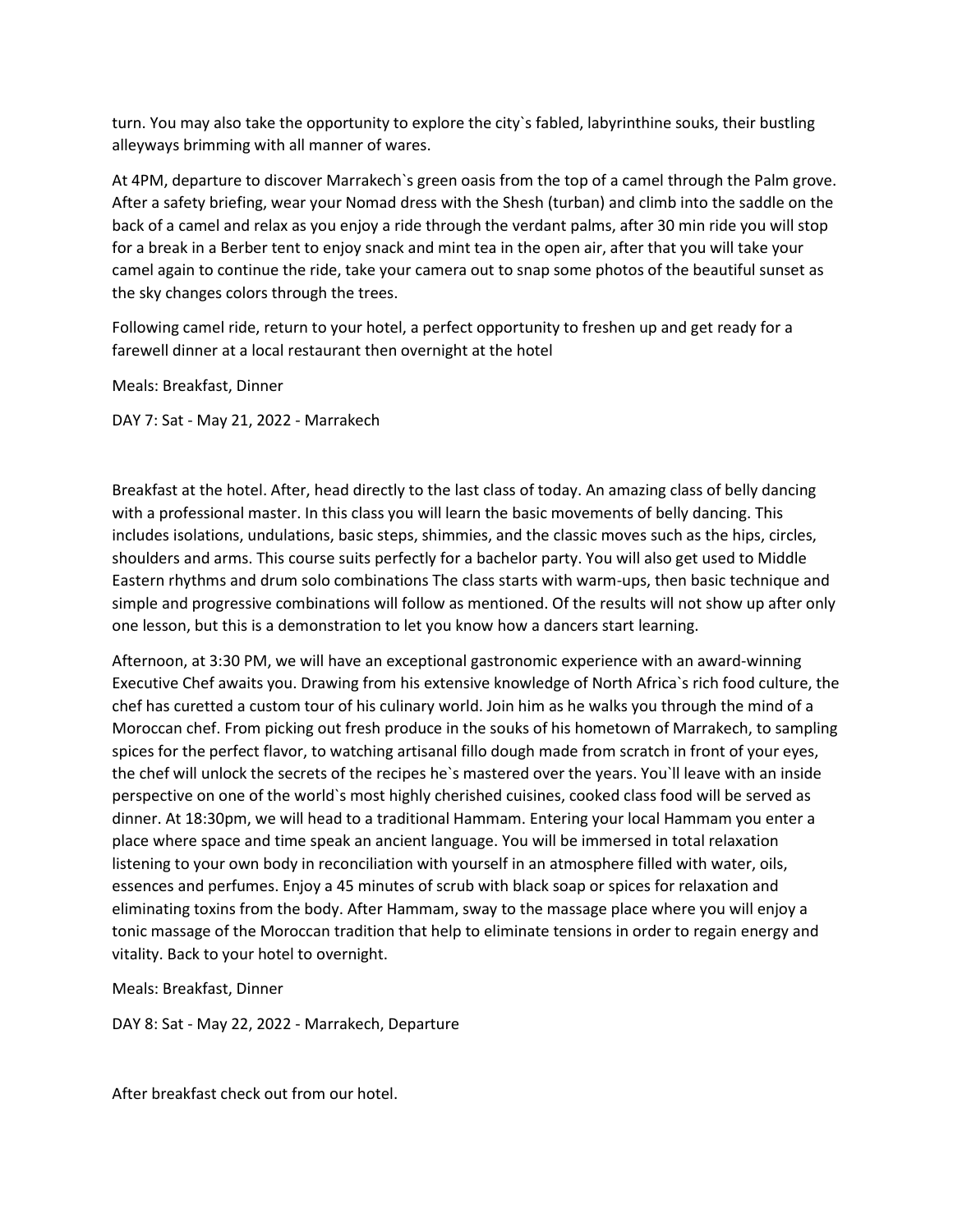Transfer from hotel in Marrakech to airport.

Meal: Breakfast

Cancellation Policy:

## Deposit is non-refundable

90 to 61 days prior to departure: 35% of cost + any airline cancellation fee + Ticketing office cancellation fee

60 to 31 days prior to departure: 50% of cost + + any airline cancellation fee + Ticketing office cancellation fee

30 days or less prior to departure: 100% of cost

Effective June 06, 2020, any payment received for new booking or existing booking, will make the entire reservation retroactively, subject to our updated refund policy as follow: refund amount due after the applicable cancellation fees above, will be issued on form of FUTURE TRAVEL CREDIT. Right Travel will no longer issue refund for any reason. Your payment on this page represents your agreement to this updated refund policy.

There is no refund for any unused portion of the service, regardless of the reason. Right Travel paid all suppliers in advance and would not get a refund from suppliers for any reason.

Changes: Any change to an existing reservation requires full cancellation and rebooking and will be subject to full cancellation fees. The cost of any changes or additions after departure will be at the local rate at the time of the amendment and must be borne by the passenger.

Airline Tickets: Once full payment is received, airline tickets will be issued and are fully non-refundable. Should airline tickets require to be issued earlier than the Final Payment Due date, you may be required to pay a larger non-refundable deposit and/or complete full payment.

Terms & Conditions:

Contact Information: Passengers are responsible to ensure that Right Travel has the correctly spelled name, address, phone number, email and fax data for all passengers. Names printed on the invoice must exactly match the first and last name written in their passport (include middle names and/or initials). Right Travel will not be responsible for passengers who do not receive an invoice or documents due to inaccurate information.